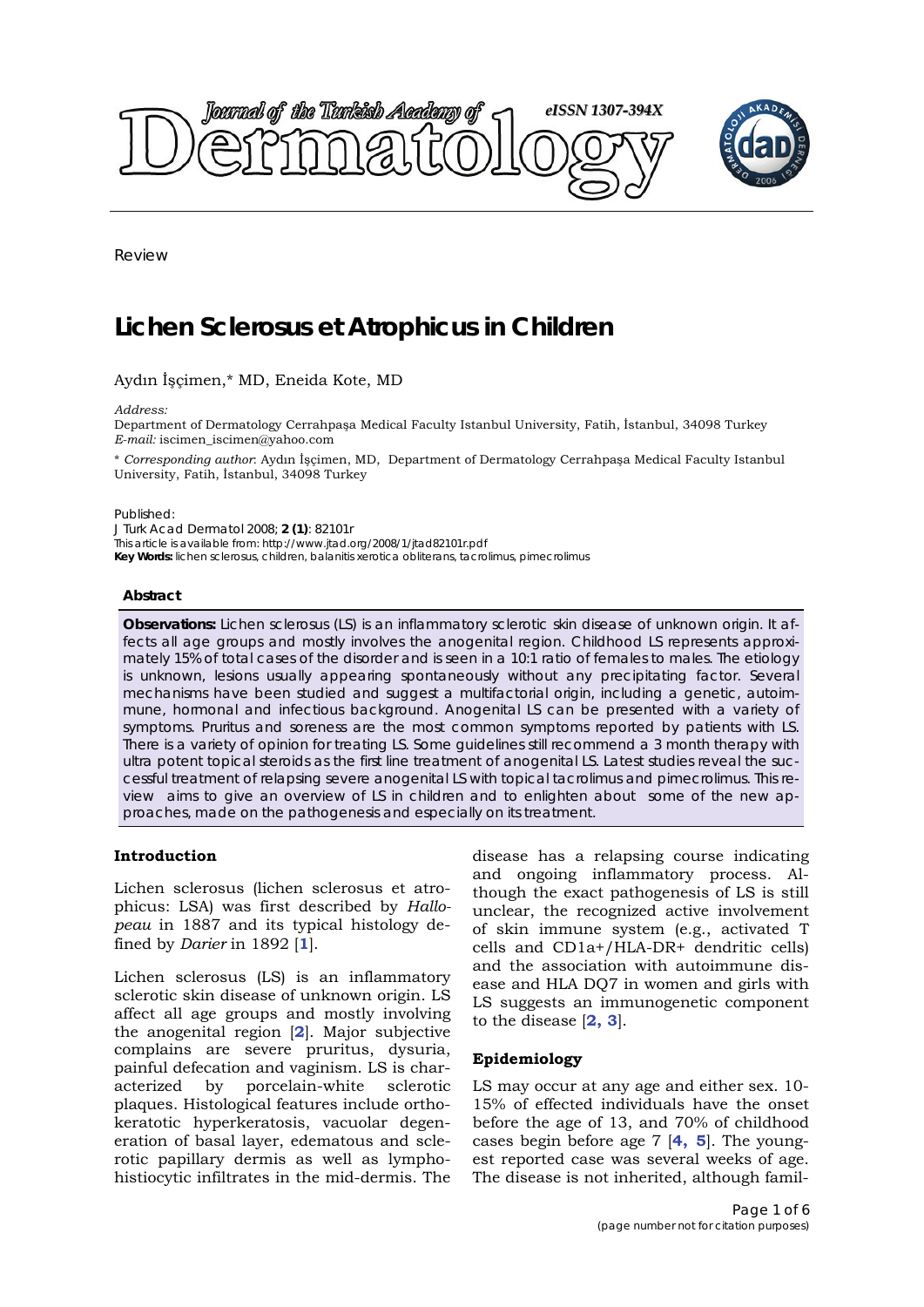ial cases have been reported [**4**]. There may also be a family history of autoimmune diseases including vitiligo, morphea, psoriasis and thyroid diseases [**4, 6, 7**].

Lichen sclerosus et atrophicus is more common among females with two distinct peaks: in the fifth to sixth decade and prior to puberty [**8**]. In 130 prepubertal girls reporting to a pediatric dermatology clinic with a vulvar complaint, 18% of them had LS [**4, 9**]. Genital LS in males occurs between the ages 15 and 50, more commonly in young men and, occasionally, in preadolescent males and it can be detected in significant proportion of phimosis in adulthood [**4, 10**].

The condition has been seen in mother and daughter, mother and sun, brother and sister but not in father and sun. It has occurred in monozygotic female twins and in non-identical female twins. It is uncommon in black people [**11**].

# **Etiology and Pathogenesis**

The etiology is unknown, lesions usually appearing spontaneously without any precipitating factor [**11**]. Several mechanisms have been studied and suggest a multifactorial origin, including a genetic, autoimmune, hormonal and infectious background. Also a fibroblast dysfunction with increased collagen production probably caused by TGF-β was proven [**12, 13, 14**].

There is an established association between lichen sclerosus and autoimmune disease in adult patients and first-degree relatives and a higher incidence of autoantibodies in both adults and children with LS. Children with autoimmune disease show a stronger HLA associations than their adult counterparts [**3**]. One study demonstrated that the association with HLA-DQ7 is 66% in female children with LS [**3, 14**]. In another study it was found that HLA-DR and DQ antigens or their haplotypes appear to be involved in both susceptibility to and protection from LS [**15**].

In a recent study made by *Földes-Papp* et al [**16**] an extensive analysis of immune parameters associated with various autoimmune diseases in the context of LS was evaluated. A lack of any clear association between vulvar LS and any of these parameters was observed.

Besides this an autoimmune connection has been detected in connection with LS, as an auto-antibodies against extracellular matrix protein (ECM-1) [**12, 17**].

Several attempts have been made to identify an infectious organism as a causative factor in LS pathogenesis. Although acrodermatitis atrophicans is clearly a manifestation of *Borrelia burgdorferi*, and shares some clinical and histological resemblance to LS, to this days no clear data has shown that LS is related to an infectious organism [**14**].

Although Ls can express itself at any age, there is a clear predominance in prepubertal girls and postmenopausal women. This knowledge leads to the hypothesis that hormones might play a role in LS pathogenesis but we see that treatment with topical testosterone has been evaluated and abandoned shedding doubt on an etiological link between LS and androgens. There is no known association between estrogen metabolism and LS [**14**].

The histology is distinctive. A skin biopsy shows thinning of the epidermis, vacuolar changes at the dermal-epidermal junction , marked edema of the papillary dermis, and a lymphohistiocytic infiltrate that is bandlike and beneath the edematous zone [**4**]. Other characteristic findings are hyperkeratosis with follicular plugging and homogenization of collagen in the upper dermis [**14**]. Vulvar LS may have histologic variants; the minimal histologic criterion for LS is vacuolar interface changes in conjunction with dermal sclerosis [**4**].

Immunohistochemical studies have helped to characterize the inflammatory infiltrate found in vulvar LS by using monoclonal Tcell markers, macrophage markers, and HLA-DR staining. Both CD4+ and CD8+ lymphocytes were demonstrated in the band-like infiltrate with a ratio of approximately 1:1.16 The inflammatory dermal infiltration contains CD8+, CD57+ positive lymphocytes that are in general signs for chronic antigen stimulation. Some mast cells can be found also [**12**]. Androgen receptors are reduced. Fibrillin, collagens I and III and elastin are all abnormal. The distributions of tenascin, fibronectin and fibrinogen are abnormal also. In leukoplakia, there is some degree of hyperplasia of the epidermis with irregularity in the outline of the deeper border, together with some hy-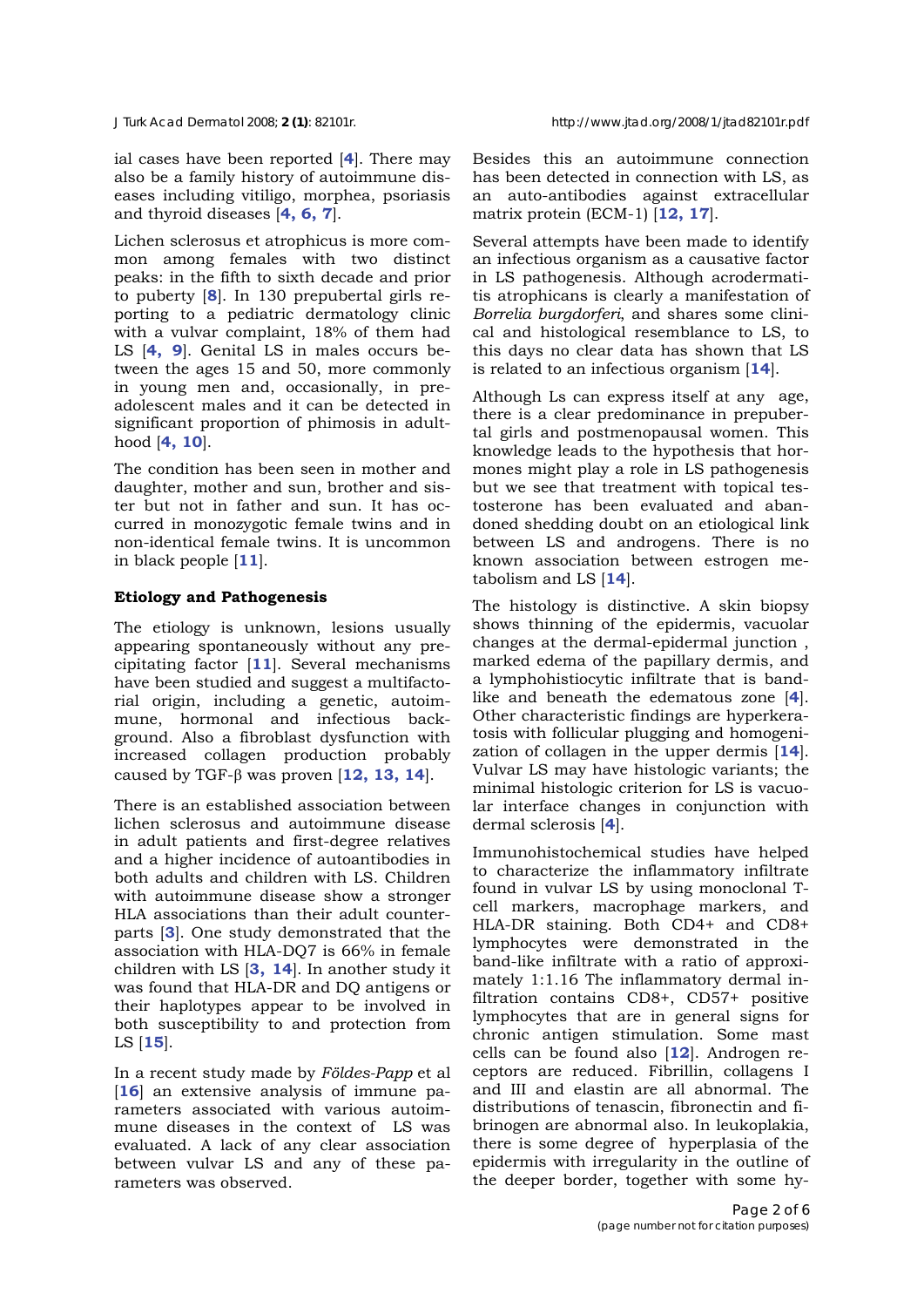perkeratosis. The collagen of the superficial part of the dermis shows hyaline changes and elastic tissue is lost.

In vulvar lesions, secondary infection and superficial erosion are common, and may mask the primary changes. In lesion with sclerotic change, the epidermis shows marked thickening, irregularity and hyperkeratosis. The dermal edema tends to regress and sclerosis and dense chronic inflammation occupy the subepidermal zone [**11**].

# **Clinical Features**

Lichen sclerosus most commonly affects the anogenital area (85-98% of cases), with extragenital lesions in the 15-20% of patients [**18**].

Childhood LS represents approximately 15% of total cases of the disorder and is seen in a 10:1 ratio of females to males [**19, 20**]. One study of pediatric vulvar LS reported a prevalence of 1:900, with a mean symptom onset of 5.0 years but a mean age at diagnosis of 6.7 years [**6**]. In another study the age on set was found to be 4.2 years, with a mean age at diagnosis of 5.2 years [**19**].

Anogenital LS can present with a variety of signs/symptoms (itching, soreness, purpura, dysuria, constipation, pain on defecation, soiling, perianal fissures, bleeding). Pruritus and soreness are the most common symptom reported by patients with LS [14, 19]. A study of 70 pediatric patients reported itching and soreness in 80% of them [**6**]. Another recent study found itching to be the most frequent complaint; it was reported in 14 (78%) of the 18 subjects. However, constipation and other gastrointestinal related complaints were also prevalent. Twelve of the 18 (67%) patients reported being constipated, and 16 of 18 (89%) had at least one other gastrointestinal complaint (bleeding with bowel movements, pain on defecation, fissuring, soiling, fecal impaction, or constipation) [**19**].

Observed skin changes include areas of pallor, which may be small polygonal patches or large plaques, thinned, atrophic, wrinkled, fragile skin with possible telangiectasia, purpura, erosions, tender fissures in the labial sulci and perianal area and rarely hemorrhagic blisters.

In prepubertal girls, as in adults, pruritus and soreness are the most common presenting symptoms [**18**]. A vaginal discharge may precede the vulvar lesions in approximately 20% [**11**]. There may be dysuria, and painful anal fissures that lead to constipation. The signs of LS in girls may be confused with those of sexual abuse; vulvar and perianal bruising, erosion, and fissures on a background of pallor, scarring and increased likelihood of infection and mistaken accusations have been made [**18, 21**]. However, sexual abuse and LS can coexist. The *Koebner* phenomenon occurs in LS, scarring or trauma may induce typical skin lesions of the disorder, and extragenital lesions commonly occur in pre-existing scars and damaged area. Sexual abuse and its associated trauma, injury, and infection may trigger the onset of LS. At menarche, symptoms and signs of the disease improve spontaneously in some cases, but there is not a precise data to show whether these girls are at long-term risk of LS, with the associated risk of vulvar cancer in later life [**18**].

In approximately 5% of cases the lesions are solely outside the anogenital region, and in just over 10% lesions are found both in anogenital region and elsewhere [**11**].

Balanitis xerotica obliterans (BXO), a genital form of LS in males may effect the foreskin, glans penis, frenulum and meatus urethra. Preputial balanitis xerotica obliterans is readily diagnosed clinically by the characteristic severe phimosis with sclerotic scarring of the preputial orifice that is sometimes accompanied by sclerogenosus glandular lesions [**22**]. The glans and under surface of prepuce are shining and bluish white, and there can be considerable telangiectasia. There may be back pressure affecting the urinary tract, demonstrated by urography, as a result of meatal closure. This may require surgical correction [**11**].

It has been shown that childhood BXO is a relatively common cause of phimosis, with the incidence of 10% to 19% [**22**]. A lot of authors have suggested that BXO might be more frequent than was indicated in previous studies; however , its true incidence is not known, because this condition has been insufficiently recognized and tissue removed at circumcision is rarely examined Histologically [**18, 22**]. In a large study made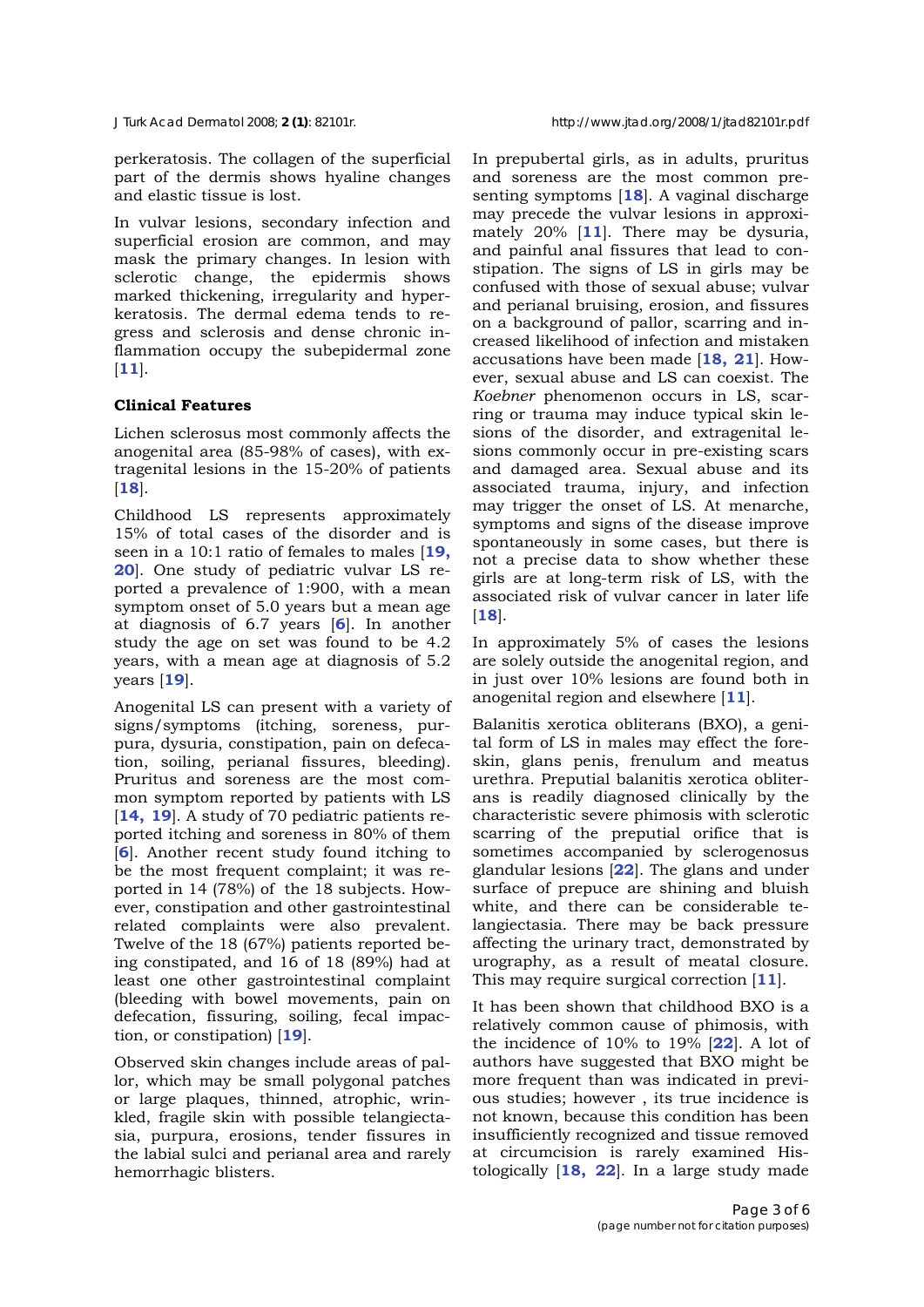recently by *Kiss* et al [**22**], in 471 patients with histologically confirmed BXO out of 1178 consecutive patients (40%). The mean age of patients with BXO was 8.7 years, with the highest incidence in those aged 9 to 11 years. The youngest boy with BXO was 2 years old. Of the BXO patients, 438 (93%) had secondary phimosis (acquired phimosis after a period of well retractability of a normal foreskin), while in the boys without BXO, secondary phimosis appeared in 236 instances (32%) and those showed nonspecific chronic inflammation [**22**].

The apparent absence of perianal lesions in boys (and adults males) contrasting with their frequent presence in females of all ages is interesting [**1, 11, 18**].

## **Prognosis**

The prognosis of childhood vulvar LS remains unknown [**19**]. *Powell* and *Wojnarowska* [**23**] followed 21 girls through puberty; 16 patients had an improvement of symptoms, but 11 of them still required topical corticosteroids to treat pruritus. Sixteen of the 21 still had physical signs of LS including pallor, atrophy, labial resorption, and purpura [**19, 23**]. In another report by *Powell* and *Wojnarowska* [**6**] 18 children were followed through puberty and only 2 had complete remission. These studies concluded that LS may improve symptomatically but may not resolve entirely at puberty [**6, 19, 23**].

Extragenital lesions usually clear before menarche. In approximately two-thirds, anogenital LS involutes before or around the menarche [**11**]. In children in whom the disease does not involute, atrophy of the clitoris and labia minora may occur, sometimes with fusion of the latter and stricture of the introitus. The disease may be reactivated years later in patients who have improved, especially during pregnancy or after the use of oral contraceptives. Males with LS of the glans may require urethral dilation, meatomy, and circumcision in childhood, adolescence, or adulthood [**2**]. Premalignant changes and squamous cell carcinoma may develop [**11**].

### **Treatment**

There is a variety of opinion for treating LS. The British guidelines still recommend a 3 month therapy with ultra potent topical steroids for the treatment of anogenital LS.

However, a randomized evidence-based study has not yet confirmed this [**12**].

Clobetasol propionate 0,05% is recommended treatment in UK. Alternative effective topical steroids include beclomethasone dipropionate and diflucortolone valereate. The treatment rapidly improves the intense pruritus and gradually resolves the hyperkeratosis, ecchymoses and white plaques that give a crinkled appearance to the skin. Scarring process are not recovered but phimosis can be reversed.

Some cases of LS do not respond to a potent steroid particularly if there is marked hyperkeratosis clinically, or acanthosis histologically. In these patients an oral or topical retinoid may be used in combination with topical steroid [**24**]. There are some reports to treatment with laser therapy [**24, 25**]. Some other treatment tried are cryotherapy and more recently photodynamic therapy. Childhood LS failing to respond treatment should raise suspicions of other factors including the possibility of sexual abuse [**24**].

In a recent study of *Cooper* et al [**26**] Response to topical steroids treatment was recorded in 255 patients. In 244 patients (96%) symptoms improved with treatment, as 168 (66%) became symptom free and 76 (30%) showed partial response; 11 (4%) had poor response. Topical ultra potent steroid is an effective treatment, giving relief of symptoms in most and completely reversing the skin changes in approximately one fifth of patients. Ultra potential topical steroids have the potential to cause atrophy, and skin thinning may last for up to 14 days after application in normal skin. The extent to which topical steroids applied intermittently may contribute to skin thinning is uncertain as atrophy is a part of LS process [**26**].

Latest studies reveal the successful treatment of relapsing severe anogenital LS with topical tacrolimus [**2, 12, 13**]. A successful treatment with low-concentration topical tacrolimus ointment has been reported also [**27**]. Another important multicentre study was made by *Hengge* et al in 84 patients; 49 women, 32 men, 3 girls. The patients were treated with topical tacrolimus ointment 0,1% twice daily for 16 weeks. The primary endpoint (clearance of active lichen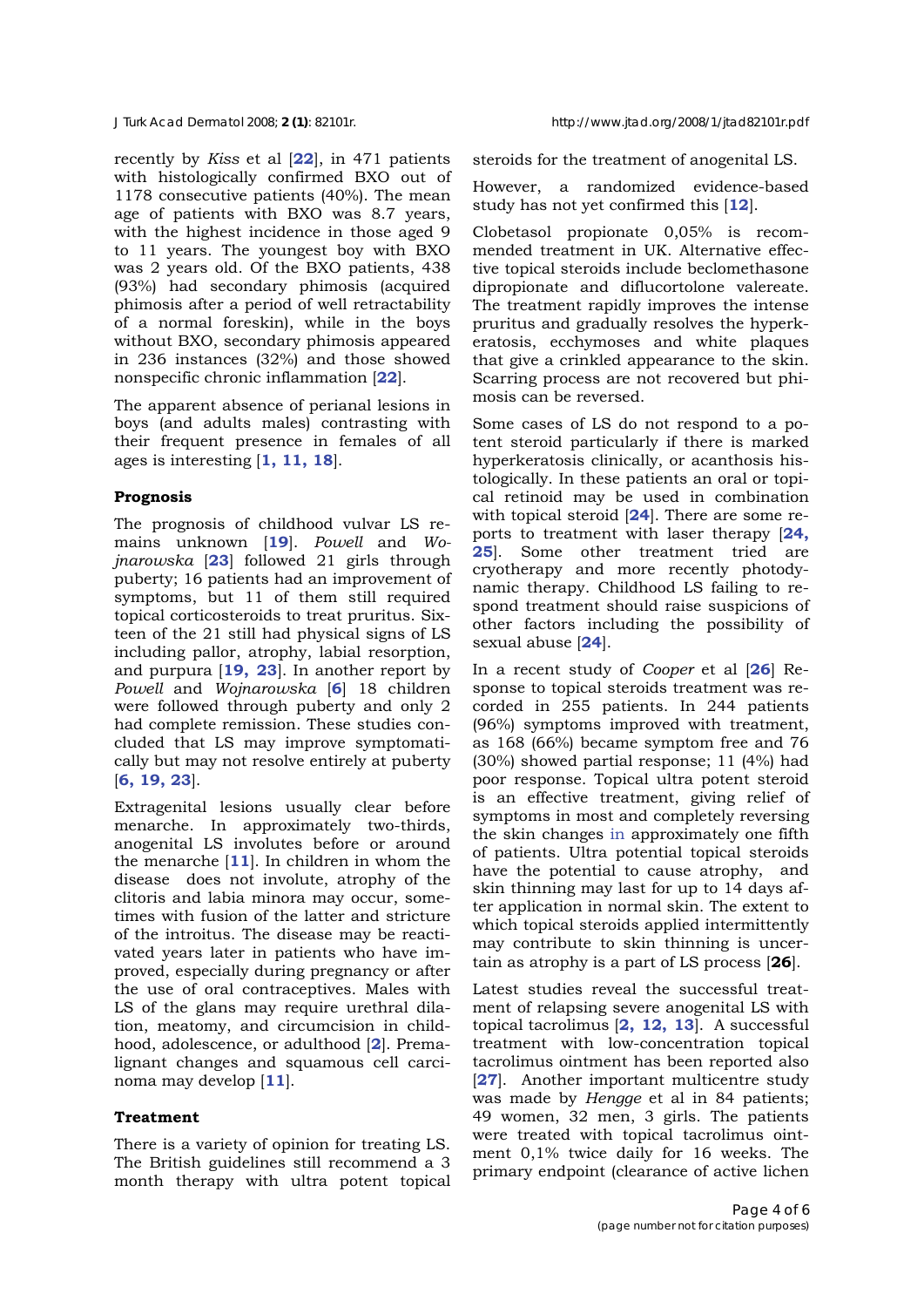*J Turk Acad Dermatol* 2008; **2 (1)**: 82101r. http://www.jtad.org/2008/1/jtad82101r.pdf

sclerosus) was reached by 43% of patients at 24 weeks of treatment. Partial resolution was reached in 34%of patients. As a result topical tacrolimus ointment 0,1% was found safe and effective for the treatment of longstanding active lichen sclerosus [**28**].

Another new treatment choice is topical pimecrolimus. *Böhms* et al [**29**] reported the efficacy of twice-daily application of 1% pimecrolimus cream in four prepubertal girls. *Goldstein* et al [**30**] reported a case of LS in a premenarchal girl, who was treated with clobetasol initially but she had a recurrence after three months of her remission. She was then treated with pimecrolimus and remission was achieved and she had no recurrence.

In boys topical corticosteroids, sometimes for short periods under a condom, or intralesional injections of triamcinolone may soften the sclerotic lesions of BXO and reduce phimosis. Circumcision may be helpful or even curative if only the foreskin is involved.

Radical surgery may also be required if carcinoma develops. Surgery may also be required for severe narrowing of the introitus [**11**].

There is no confirmed effective treatment for extragenital lesions. Calcipotriol may be helpful and low-dose UVA-1 has been reported to of benefit. Mycophenolate mofetil was dramatically effective in one severe case seen by the authors [**11**].

However, even by a consequent treatment not all of the complications associated with LS could be avoided [**12**].

#### **References**

- 1. Ridley CM. Genital lichen sclerosus (lichen sclerosus et atrophicus) in childhood and adolescence. J R Soc Med 1993; 86: 69-75. PMID: 8433310
- 2. Boms S, Gambichler T, Freitag M, Altmeyer P, Kreuter A. Pimecrolimus 1% cream for anogenital lichen sclerosus in childhood. BMC Dermatol 2004; 14; 4(1): 14. PMID: 15485581
- 3. Powell J, Wojnarowska F, Winsey S, Marren P, Welsh K. Lichen sclerosus premenarche: autoimmunity and immunogenetics. Br J Dermatol 2000; 142: 481-484. PMID: 10735954
- 4. Spraker MK, Garcia-Gonzales E, Sanchez LT. Sclerosing and atrophying conditions. Schachner LA, Hansen RC. Pediatric Dermatology. 3 <sup>rd</sup> ed. Philadelphia: Elsevier; 2003. 769-799.
- 5. Mattioli G, Repetto P, Carlini C, Granata C, Gambini C, Jassoni V. Lichen sclerosus et atrophicus in children with phimosis and hypospadias. Pediatr Surg Int 2002; 18: 273-275. PMID: 12021978
- 6. Powell J, Wojnarowska F. Childhood vulvar lichen sclerosus: an increasingly common problem. J Am Acad Dermatol 2001; 44: 803-806. PMID: 11312428
- 7. Simpkin S, Oakley A. Clinical review of 202 patiants with vulval lichen sclerosus: A possible association with psoriasis. Australas J Dermatol 2007; 48: 28-31. PMID: 17222298
- *8.* Braun Falco O, Plewig G, Wolff HH, Burgdorf WHC. Dermatology. 2nd ed. Berlin: Springer; 1996. 783-784.
- 9. Fischer G, Rogers M. Vulvar disease in children: a clinical audit of 130 cases. Pediatr Dermatol 2000; 17: 1-6. PMID: 10720979
- 10. Chalmers RJ, Burton PA, Bennet RF, Goring CC, Smith PJ. Lichen sclerosus et atrophicus. A common and distinctive cause of phimosis in boys. Arch Dermatol 1984; 120: 1025-1027. PMID: 6465907
- 11. Goodfield MJD, Jones SK, Veale DJ. The connective tissue diseases. Burns T, Breathnach S, Cox N, Griffiths C. Rook's Textbook of Dermatology. 7thed. Massachusetts: Blacwell publishing company, 2004; 56.119-56.125
- 12. Strittmatter HJ, Hengge UR, Blecken SR. Calcineurin antagonists in vulvar lichen sclerosus. Arch Gynecol Obstet 2006; 274: 266-270. PMID: 16830155
- 13. Assman T, Becker-Wegerich P, Grewe M, Megahed M, Ruzika T. Tacrolimus ointment for the treatment of vulvar lichen sclerosus. J Am Acad Dermatol 2003; 48: 935-937. PMID: 12789187
- 14. Funaro D. Lichen sclerosus: a review and practical approach. Dermatol Ther 2004; 17: 28-37. PMID: 14756888
- 15. Gao XH, Barnardo MCMN, Winsey S, Ahmad T, Cook J, Agudelo JD, Zhai N, Powell JJ, Fuggle SV, Wojnarowska F. The association between HLA DR, DQ antigens, and vulval lichen sclerosus in the UK: HLA DRB112 and its associated DRB112/ DQB10301/04/09/010 haplotype confers susceptibility to vulval lichen sclerosus, and HLA DRB10301/04 and its associated DRB10301/04/ DQB10201/02/03 haplotype protects from vulval lichen sclerosus. J Invest Dermatol 2005; 125: 895-899. PMID: 16297186
- 16. Földes-Papp Z, Reich O, Demel U, Tilz GP. Lack of specific immunological disease pattern in vulvar lichen sclerosus. Exp Mol Pathol 2005; 79: 176- 185. PMID: 15950965
- 17. 17. Chan I, Oyama N, Neill SM, Wojnarowska F, Black MM, McGrath JA. Characterization of IgG autoantibodies to extracellular matrix protein 1 in lichen sclerosus. Clin Exp Dermatol 2004; 29: 499-504. PMID: 15347336
- 18. Powell JJ, Wojnarowska F. Lichen sclerosus. Lancet. 1999; 22: 1777-1783. PMID: 10348006
- 19. Maronn ML, Esterly NB. Constipation as a feature of anogenital lichen sclerosus in children. Pediatrics. 2005; 115: 230-232. PMID: 15629956